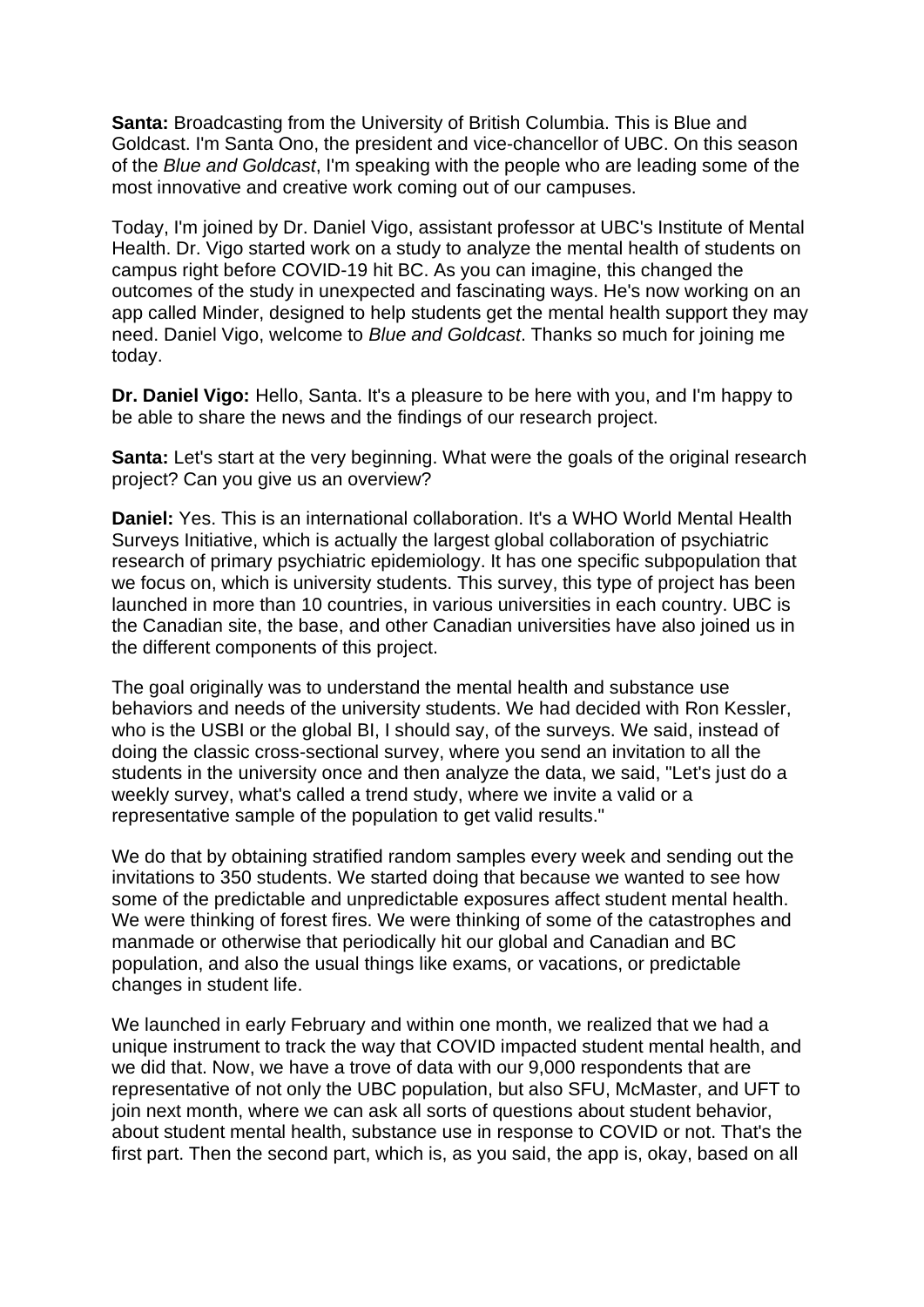these things we know, we are now able to co-design with students the interventions they would like to see to address these problems.

**Santa:** You launched this in February of 2020. Four weeks after that, COVID-19 was realized to be a big stressor and so you had to amend the entire survey. Tell us about how that felt.

**Daniel:** We included quite rapidly-- Even before February ended, we included COVID-related questions, which of course we had to design as a research team, talking with our student advisory committee, talking to our student team. We have a large student team in my lab that are part of the staff. We first created a first set of COVID-related questions, run them through ethics, a lot of back and forth, because as you can imagine, there was a lot of concern for how COVID may impact mental health and how questions about COVID may impact a student well-being.

They were extremely helpful and rapid in their analysis. We had those questions within the week. We sent them, or even in a couple of days, and then we included another round of questions after we had a little bit more time to consider things to ask. For example, we included a question that has been very, very enlightening, which was about the emotional impact, whether students have been emotionally affected by COVID, overwhelmed but able to manage, overwhelmed but able to find help, or overwhelmed and unable to find help.

One of the most interesting things is that in line with what researchers are finding in many subpopulations, in general, UBC students are very resilient. They have managed well. About 20% were unaffected, about 50% were affected but managed well. There was another 20% or so that was overwhelmed but able to find help, but there's a 10% that was really affected and unable to find help. This pattern where most of the population is able to cope with it but there's a subgroup that needs to be helped in a more assertive manner is a frequent finding across populations.

**Santa:** What were the main factors having an effect on students' mental health during this course of studies?

**Daniel:** We found that things like the type of housing that they're at, whether they live with the parents or not. We found something very interesting, which is a proximity to a COVID case, meaning knowing someone with COVID actually increased the level of anxiety, but very interestingly, the increase in anxiety due to the proximity of COVID was largely at the expense of an increase in anxiety in male students. Female students, though they had higher baseline anxiety, seem to be more resilient to the impact of this external stressor, which was an interesting finding that we hadn't seen before confirmed in this way.

Then we found different patterns of behaviors related to mental health issues with combined with some substance use patterns. We looked at how students adhere or don't adhere to the Canadian low-risk guidelines. For example, for alcohol or for cannabis in light of the more recent legalization is another interesting behavioral change that we have been studying. We found, again, most students are stressed, have anxiety and depression, but are able to cope well, but there's a group of students, which is large, it's actually the third largest group, which has concurrent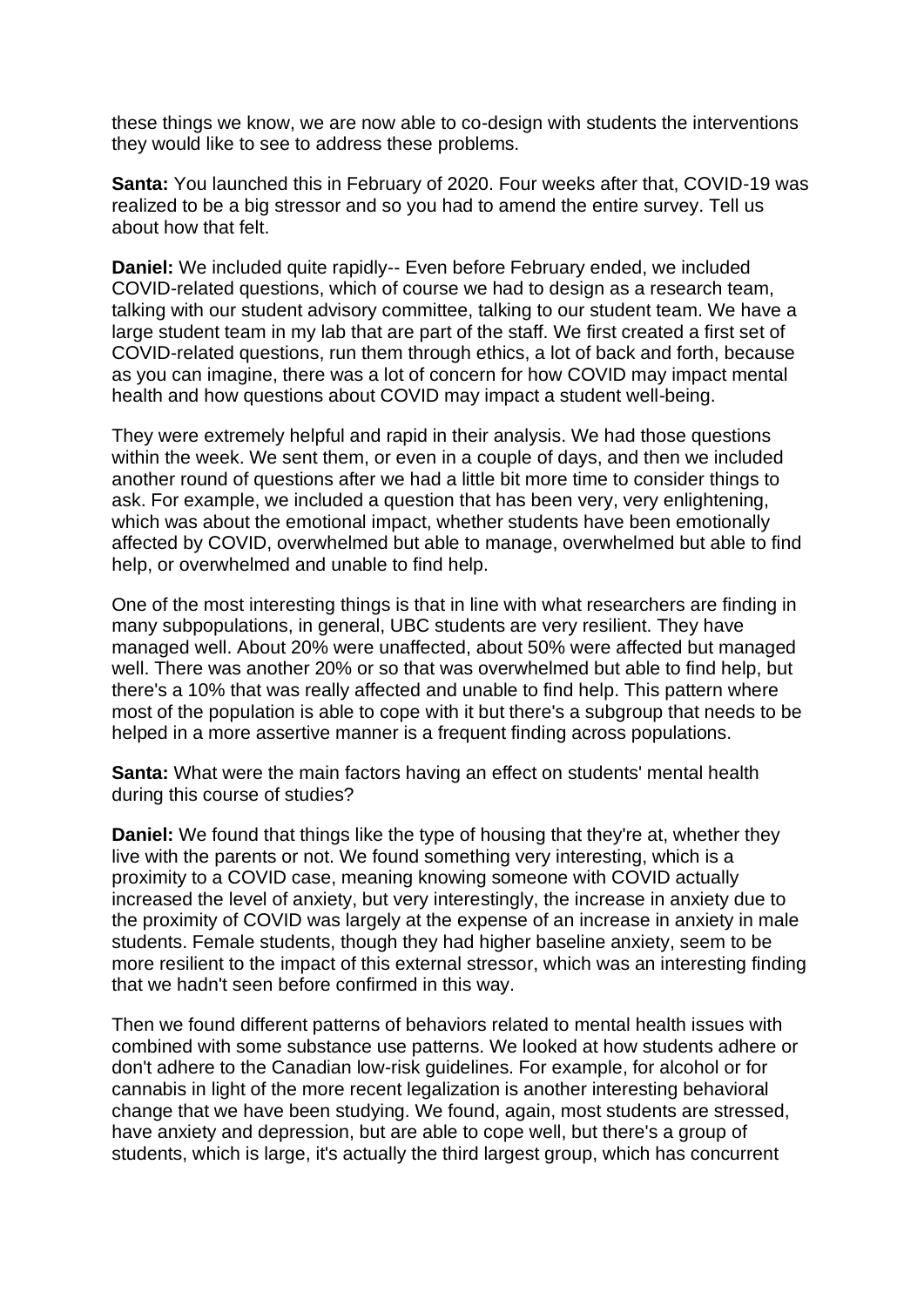problems with mental and substance use-related issues that can be the focus and are being the focus of the intervention that we are co-developing.

**Santa:** If you actually looked at 10% that you said couldn't cope well, was that a surprising group in any way, or is it almost predictable that they would be the most affected by COVID?

**Daniel:** The thing that is-- I don't know if it was predictable, but it is kind of intuitive. It is that the ones that were overwhelmed in a truly negative way are the ones that were not able to find help. Just to break that question apart, maybe the assertiveness of the community in reaching out to people who may be overwhelmed, and yes, there are some groups in which we have found, for example, an increase in suicidality during the time of COVID that, again, is in general related to the difficulty in accessing services. The difficulty that doesn't happen across the board, but that when it happens, it seems to make a difference.

Indeed, when we looked at the evolution throughout the COVID of suicidality, we saw that in fact, there's a significant decrease in suicidality, particularly during the first, I would say, six to nine months of the pandemic, which then starts to pick up again. It has a cubic function shape. What we found is that despite that general decrease, there is an increase again in suicidality for people who were not able to access help. Then, there are also some specific personal traits that we are studying as we speak and developing a draft, that we will soon be submitting for peer review, where we try to identify which are the drivers of this increased suicidality and difficulty in finding help.

**Santa:** Now, during this whole COVID period, I know because I was very involved in working with both provincial and federal government in supports for students. There are well-known dates at which there were announcements for significant financial supports and other supports for students that would affect broadly the UBC student body. Have you analyzed the data to see whether there are any peaks or a resolution of anxiety during this period that coincide with governmental announcements of support?

**Daniel:** That is part of what we're doing now. There are a couple of weeks because we included in the models dummies for each week, meaning for the whole curve of change of anxiety, suicidality, depression, we control for whether the week makes a difference. As I said, in some cases, we do see a significant decrease in the negative outcomes. It will be a good time to touch base with you and see which are the weeks that you had given your involvement with high-level decision-makers would be the ones to scrutinize and see if there's any or, rather, if a significant difference that we do see, because there are a couple of weeks whether there's a clear shift to there that we have not yet interpreted, coincides with one of these announcements.

**Santa:** I'll be happy to do that with you. Now, you've talked a little bit about the differences between men and women, different populations and their ability to access support but also their resilience, but we don't live in a strictly binary world. I was wondering if your study was large enough to have representation of trans and LGBTQ students so that if you could see any differences in resilience in those groups?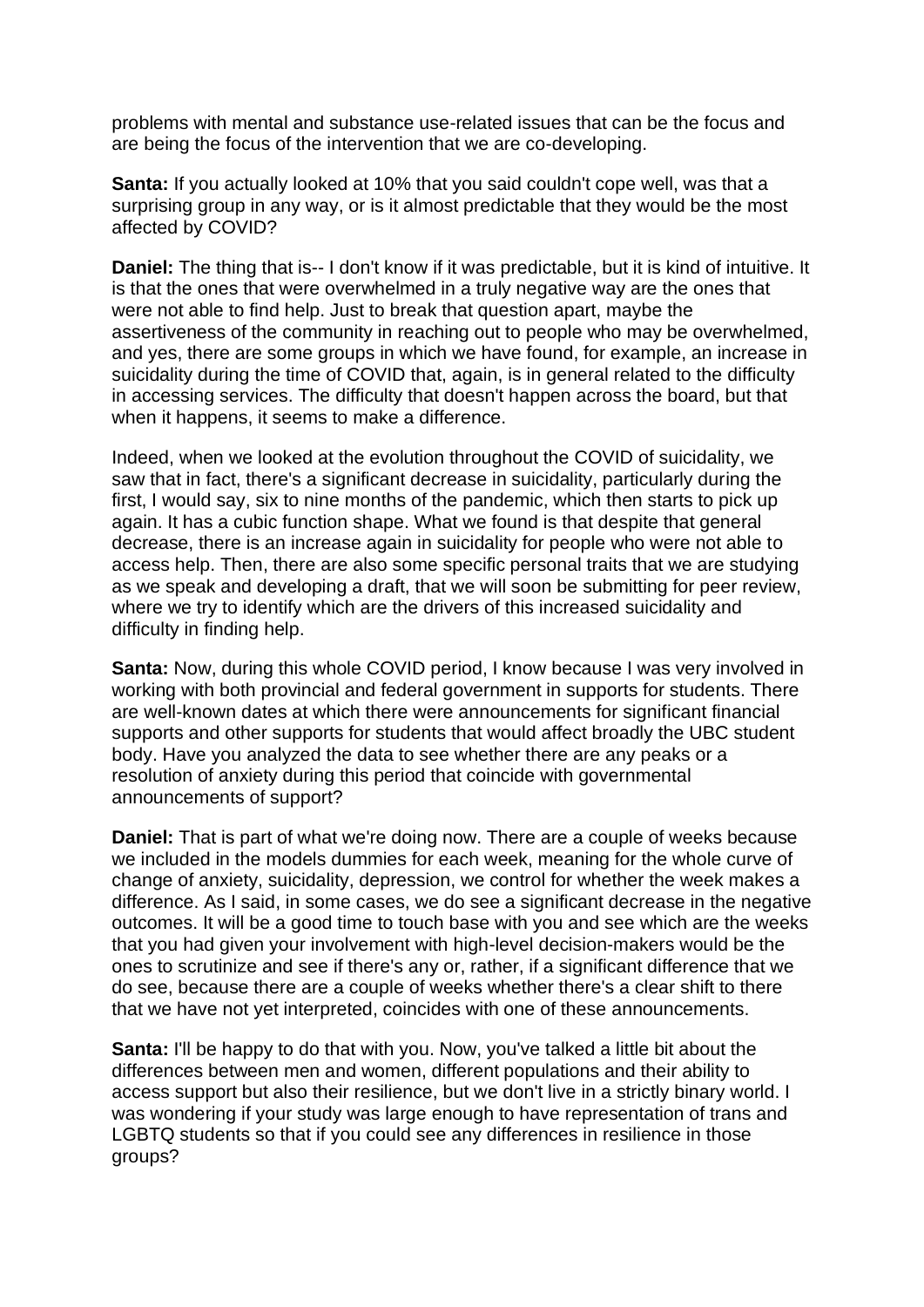**Daniel:** Yes. That's a great question. In our first study where we looked at just the first wave, our n, our number of respondents, was not large enough to have a large group of LGBTQ respondents. Since the number of respondents was small, we did not show them in order to protect confidentiality and so that they cannot be identified. However, now that we have 9,000 respondents, we do have larger numbers of respondents with each of the different outcomes of interest, and we will be definitely able to report on that.

I also want to point out that we have a Student Advisory Committee and we have a very engaged student body that sends us emails when they receive the survey. Thanks to those emails, and thanks to the deployment of our survey, we were able to change our questions, to modify our questions to include certain responses that our student body told us. For example, in a question related to gender, it would be better to frame it this way so as not to assume a given, a specific type of gender classification, et cetera. We were able to follow up on that. Now, we have, I think, we capture the granularity of the gender identities that the student body has.

**Santa:** Fantastic. Now speaking of support, let's talk a little bit about Minder. How did the results of this study lead to the development of this app?

**Daniel:** That's a fascinating aspect of this. We also started developing the app. I would say, about a little more than a year ago. Though originally, it was going to be taking an app that exists out there that was developed by a commercial company, and we would adapt it for students in Canada and at UBC. Rapidly as we started working with students, we realized that that was not the way to go. The way to go was to actually co-develop the app with the end users.

In fact, given the time that passed for Health Canada to evaluate the project, we were able to learn from other sites that those prepackaged apps with modules and homeworks and this and that, they're really not very appealing to young people and to students. We took the challenge. We took up the challenge of co-developing the app from the ground up. The students from the Advisory Committee, which by the way, represent every or almost every student group on campus, everyone that we could find through a mapping exercise, they told us a couple of things.

First, the main guiding concept was that apps are good but if they connect you to the real world, they're much better. That's why we created three components, the intervention component which is a chatbot and videos, a services component which matches the student with the service that is most likely to be helpful to that student given their specific needs, and also a community component which matches students with existing student groups based on their preferences and interests.

This was one immediate way in which the orientation of our Student Advisory Committee helped us shape something that I think will be totally unique. Then to your point, the responses to the survey showed us, for example, that alcohol consumption in general, let's say as something that people do across the week, is not the problem here at UBC, as is not the problem in many other universities. The problem is binge drinking, for example. We identified the problem and then we say, "Okay, there are these evidence-based interventions for high-risk alcohol use. What kind of interventions would be useful?"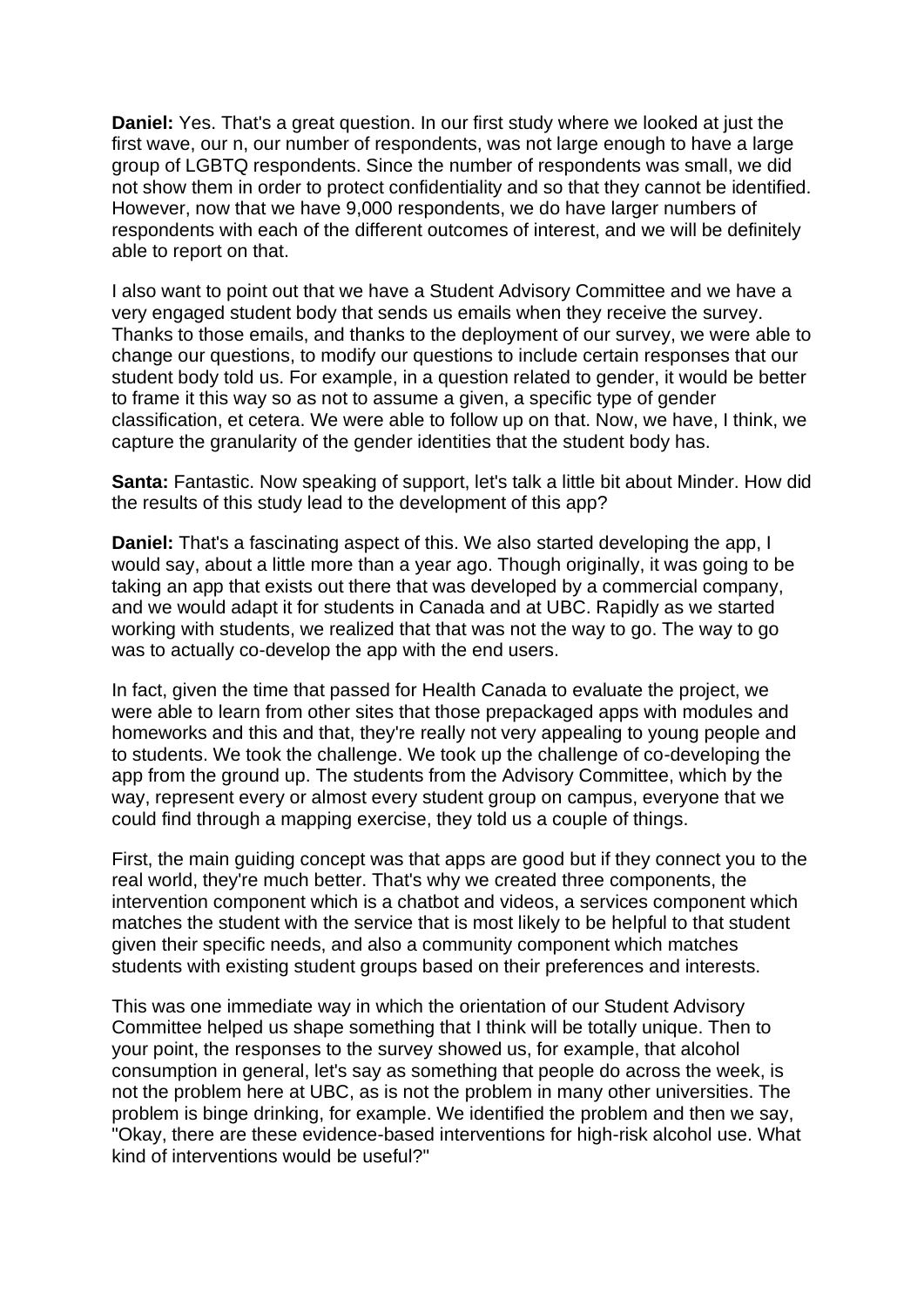We started brainstorming with students and we have created a number of chatbotbased interventions, meaning it's a conversational agent, as if you were chatting with someone else on a messaging app. The automated chatbot asked you things about your alcohol consumption, for example, asks you where do you think your consumption level stacks up to the rest of the population, and then shows the user the actual consumption in the distribution within the UBC student population to help, because there's usually a misperception that all students are drinking all day, et cetera, et cetera.

That sometimes has an unwanted effect on the person who thinks that everyone's drinking so much, that my drinking is probably not that bad. We're able to accompany the user in that journey of identifying what their own goals are. For example, they can tell to the app, "Well, I'm meeting some friends at the pub on Friday, and my goal is not to drink more than three beers."

The app, the Minder, starts when they get to the pub and asks them, "Have you had a drink of water?" "Have you had something to eat between your drinks?" "You reached three. Bear in mind that if you go over that, maybe you will choose not to have one for some days." Anyhow, all of these things can be programmed by the user by the student. We feel that this is an innovative way to combine the actual empirical information about a population's level of need with interventions that combine the evidence base with the desires and preferences of the population that is the target.

**Santa:** Well, it's pretty remarkable. You basically have built in an ability to monitor your substance use and, through this automated function, make sure that you check in and can monitor whether you're managing the situation. I guess it's in initial trials. Do you plan to sell this app? What do you plan to do? Who do you want to give it to?

**Daniel:** No. This app is a public good. The goal is to create something that is free to use for all Canadian university students. We have three testing phases, a user testing boot camp. It was going to be an in-person boot camp where 50 students would test the app and we would be there with iPads, seeing what they like, what they don't like, asking them questions, blah, blah, blah. Of course, COVID happened and we had to do it online, and we did it about a month ago. We tested a preliminary version of the app with the videos, with the scripts, with the triage. What people liked, what people didn't like, this script's too long, this script it's too short. We would like more of this, more of that.

We love the community component, for example, which was an interesting find. Then next month, we're doing a feasibility study. This will be a randomized control trial with 100 students that will be randomized either to the intervention or to control. Of course, the control is no intervention but then after the trial, they will be able, of course, to use the intervention. The conversational agent based on some objective criteria, so for example, utilization, we think that this should work quickly. We have a two-week expectation of change, and then a four-week expectation of further change.

If that doesn't happen at two weeks, if we see that people are not using the app, we offer them peer coaching through texts. In addition to the chatbot, a student peer, meaning another UBC student who was trained by us to provide guidance in the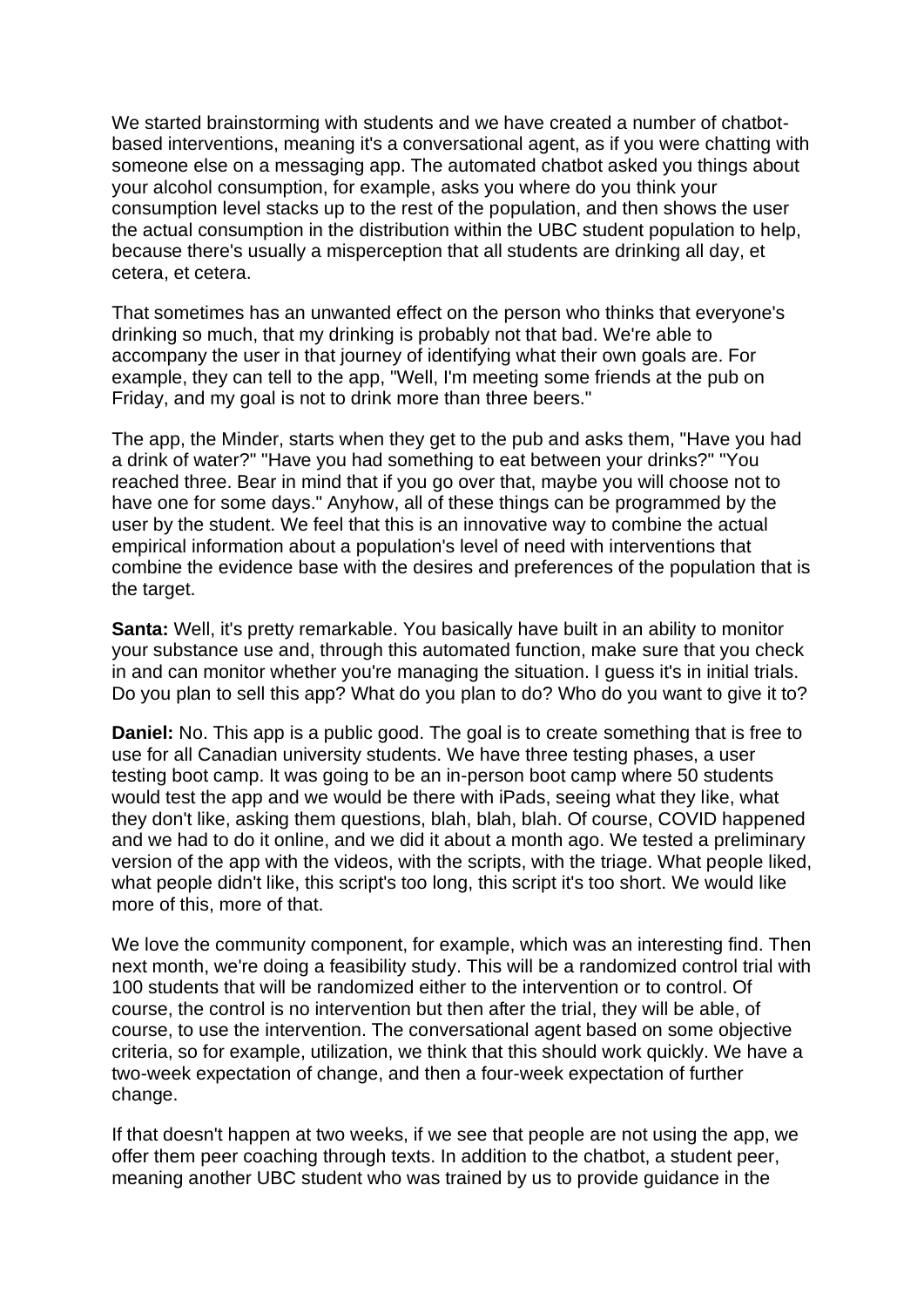utilization of the app, has conversations with the user. If then even at four weeks we see that the actual mental health outcomes have not improved, meaning anxiety, depression, substance use, et cetera, we offer them psychosocial support, so empathetic listening, and more involved peer coaching, through video, through a video interface.

All of this developed with the most secure platform available in Canada with all bankgrade security, and EMR, meaning electronical medical record-grade security, measures for privacy of the data, and so on and so forth. After that round, we will see that everything worked, that the randomization protocol worked, that we were able to actually deploy our coaches which, by the way, we trained by leveraging the phenomenal work that has been done before us by UBC students.

AMS, the student government, has a peer coaching service that they train in collaboration with faculty, with staff, with the VP Student's Office, so there's a treasure trove really of resources, and we developed led by Priyanka Halli, one of our co-investigators who is a psychiatrist, and some of our students who were volunteers in the AMS peer coaching services.

We developed a manual that is very consistent with the AMS training so that this actually has high probability of uptake, because this training is already being given to students yearly. We would just have to tweak it, say, if we were able to, which is the ultimate goal of my research, which is integrating research into really functioning health systems if we were able to integrate this app as part of the overall services that the university provides.

The training is already there, it is not a huge cost. It is already being provided, students do it, students enjoy it, we got phenomenal reviews for the training, and we'll see, we'll test it for feasibility and for effectiveness. It's incredibly exciting. Maybe I haven't underscored enough that all of these things that I've just mentioned, from the video scripts to the chat scripts, to the mindfulness videos, all of those efforts were co-led by students, and really autonomously in many respects.

**Santa:** That's fantastic. Well, you want to make this app freely available so that students who are in crisis will receive the support seamlessly. What can the university do? We've been investing quite a bit on increasing the number of counselors and even hired a very high-profile chief mental health officer, as you know. We're really trying to build the infrastructure to support our students.

The connectivity between the app and student counseling, is there anything that you need from the university to make sure that happens seamlessly? You can imagine that even beyond counselors, it might be helpful if you can get an early sense that someone is verging towards crisis, that connecting with some sort of early alert system so that counselors in residence halls, or RAs, or faculty members-- Is it possible somehow for there to be an articulated system so that signs and symptoms that are manifesting in the hall residents, or in a school, or they're active together with this app can actually converge to make an even more robust support system for students?

**Daniel:** Absolutely. We have, for example, our app has a button which is like a lifesaving device. They can press and it gives them the phones to call, et cetera, but we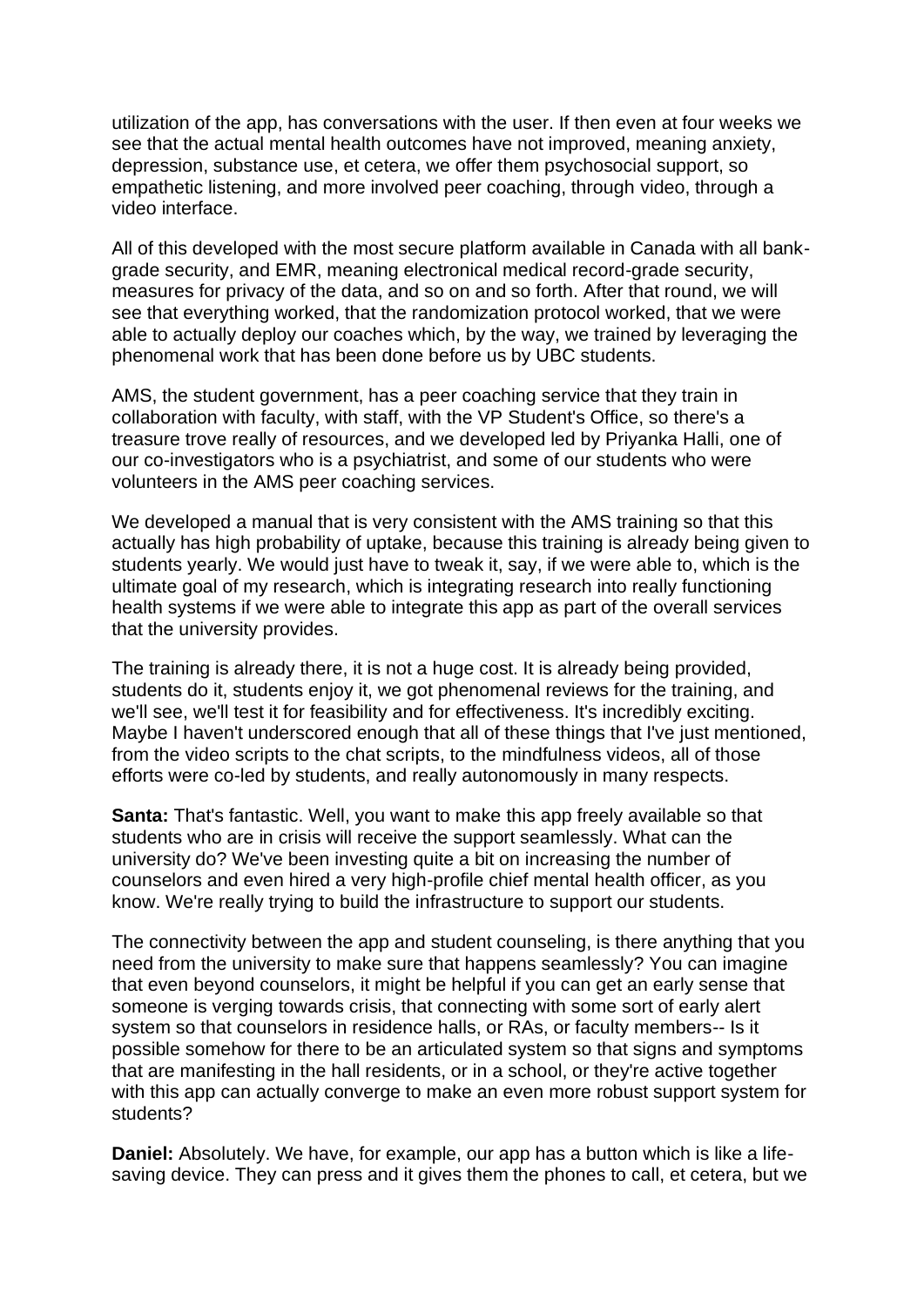could directly link that with student health services. We could directly link that to a geolocation that tells them where the nearest ER is or directly call a crisis line. All of those things are not only feasible but desirable because, by the way, what we found is that, as you know, there's a complexity in satisfying the need for mental health services. The students rightfully feel many times that there's not a match between their need and the services that they reach out to.

What I found or what we have found is that that is not for lack of services, that is frequently for lack of integration of services and lack of matching of the level of need with the level of services, and so a student with a mild to moderate depression goes to seek a psychiatrist, for example, and the waiting time for that will be never. Not because the psychiatrist doesn't want to give an appointment, it's because that it's an impossible match. Every health system that is rational such as the Canadian health system or a university health system needs to have what's called a tiered framework where a given level of need is met with an appropriate evidence-based level of resources.

The problem with students is that frequently, they don't have an orientation as to what is a good match for their needs. Well, we have a built-in function that matches the actual need with the actual services. By the way, this matching tool was designed by another research group here at UBC, and the HEARTSMAP-U tool, which we built into our app so as to not reinvent the wheel every time, but actually break down those silos and connect not only students with counseling but also researchers amongst ourselves.

The short answer to that is absolutely. As the same way we have the seamless automated transition of students between the trend study and student counseling, we could do a seamless transition of students between the app and student counseling, crisis services, student health services. It could be part of the enrollment package, it could be a part of what students know that they can reach out at any point when they're in crisis, they can hit that life life-saving device, or they can connect with existing services on campus.

Of course, as you said, there will be no cost associated with this, which is the beauty of this type of things. Once it's developed, it's a very resource-intensive thing to develop. As you can imagine, within a year, developing all of these technological innovations, because they weren't there, believe me. There were many a challenge that we had to navigate, but once it's there, the cost of maintaining it or scaling it up are minimal.

**Santa:** Well, thank you so much. I'm just blown away with what you've accomplished during this COVID year, and I think that the efforts of your team as well as students at UBC is going to pay back dividends for future students, not only here, but hopefully around the world. It's a really inspirational work.

**Daniel:** Thank you very much, President Ono, for your unwavering support and on your work on mental health.

**Santa:** Daniel, thanks so much for being on *Blue and Goldcast* today. Daniel Vigo is an assistant professor at the Institute of Mental Health. You can find out more about Minder, the app we discussed today at myminder.ca. That does it for this month's